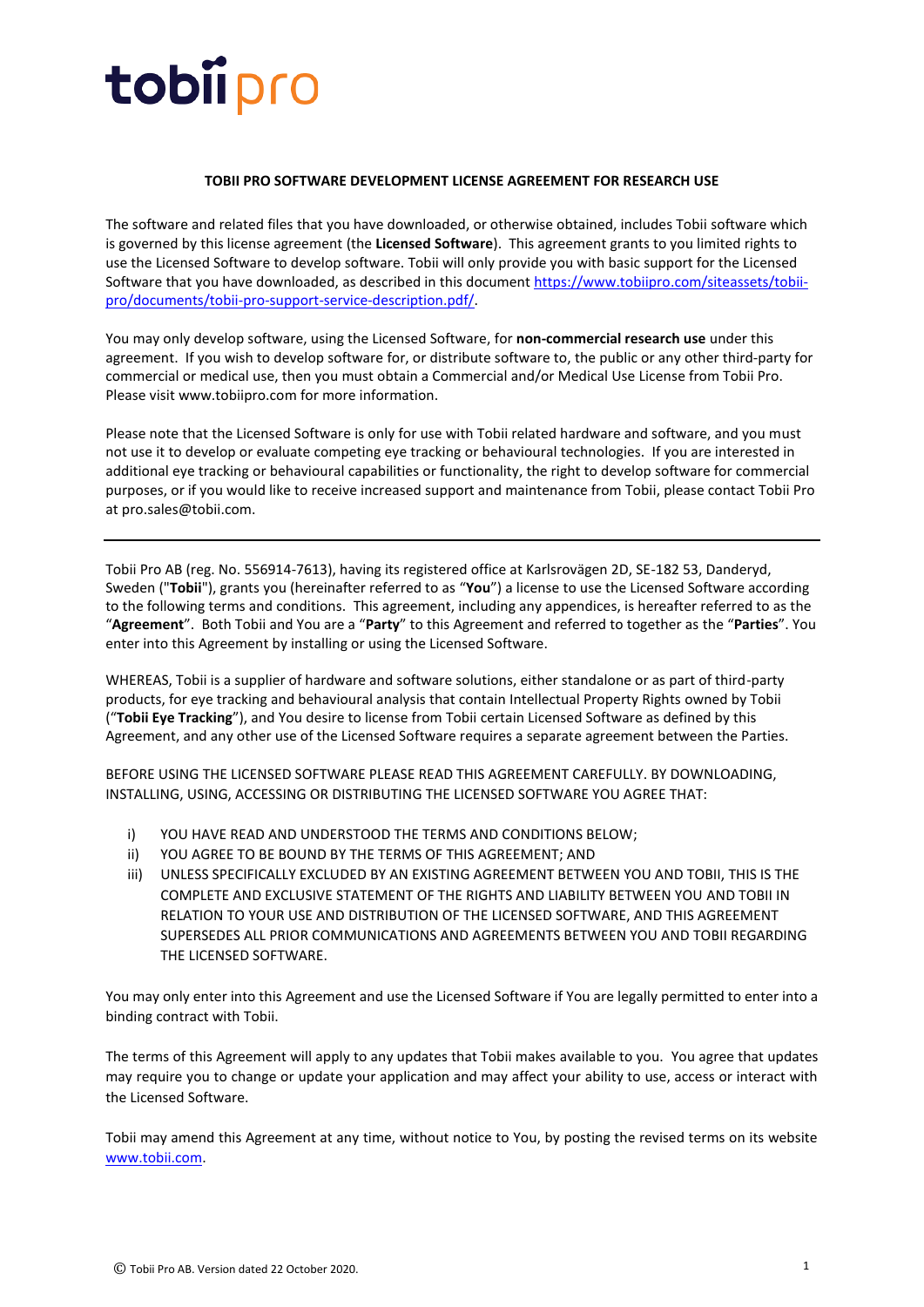The terms below are defined as follows under this Agreement:

"**Appendix**" means an addendum to this Agreement.

**"Basic Support"** means support in accordance with Tobii's Basic Support contract.

**"Commercial License"** means a Software Development License Agreement with Tobii that permits commercialisation of the Licensed Software.

**"Eye Tracking Data**" means data about a user's eye gaze, eye images, pupil size, facial expression, behaviour, presence, head pose or position from Tobii Eye Tracking, in raw or processed form, on its own or in combination with other information.

"**Intellectual Property Rights**" means patents, rights to apply for patents, trademarks, trade names, service marks, domain names, copyrights and all applications and registrations of such worldwide, schematics, industrial models, inventions, know-how, trade secrets, computer software programs and other intangible proprietary information.

"**Licensed Software**" means the Tobii Pro SDK and/or Tobii Pro Glasses 2 API and/or Tobii Pro Glasses 3 API downloaded and obtained by You directly or indirectly from Tobii, including all included files, directories, documentation and associated API function calls.

**"Medical Use License"** means a Software Development License Agreement with Tobii that permits commercialisation of the Licensed Software for Medical Use.

"**Research Community**" means the community of researchers that work for, and provide research to, academia and not for profit organisations.

"**Your Software**" means software developed by You, including all object code, source code, and any related documentation.

### **1. OVERVIEW**

- 1.1 Tobii grants You limited rights to use the Licensed Software subject to the restrictions outlined in this Agreement.
- 1.2 Your use of the Licensed Software is strictly permitted solely to develop Your Software for your own research, use and distribution within the Research Community and non-commercial use outside of the Research Community ("**Your Use**").

### <span id="page-1-0"></span>**2. LICENSE**

- 2.1 Subject to Sections [2.2,](#page-2-0) [3](#page-2-1) and [7,](#page-3-0) Tobii grants You a limited, non-exclusive, non-transferable, nonsublicensable, revocable, license:
	- a) to use the Licensed Software solely to develop Your Software for Your Use, and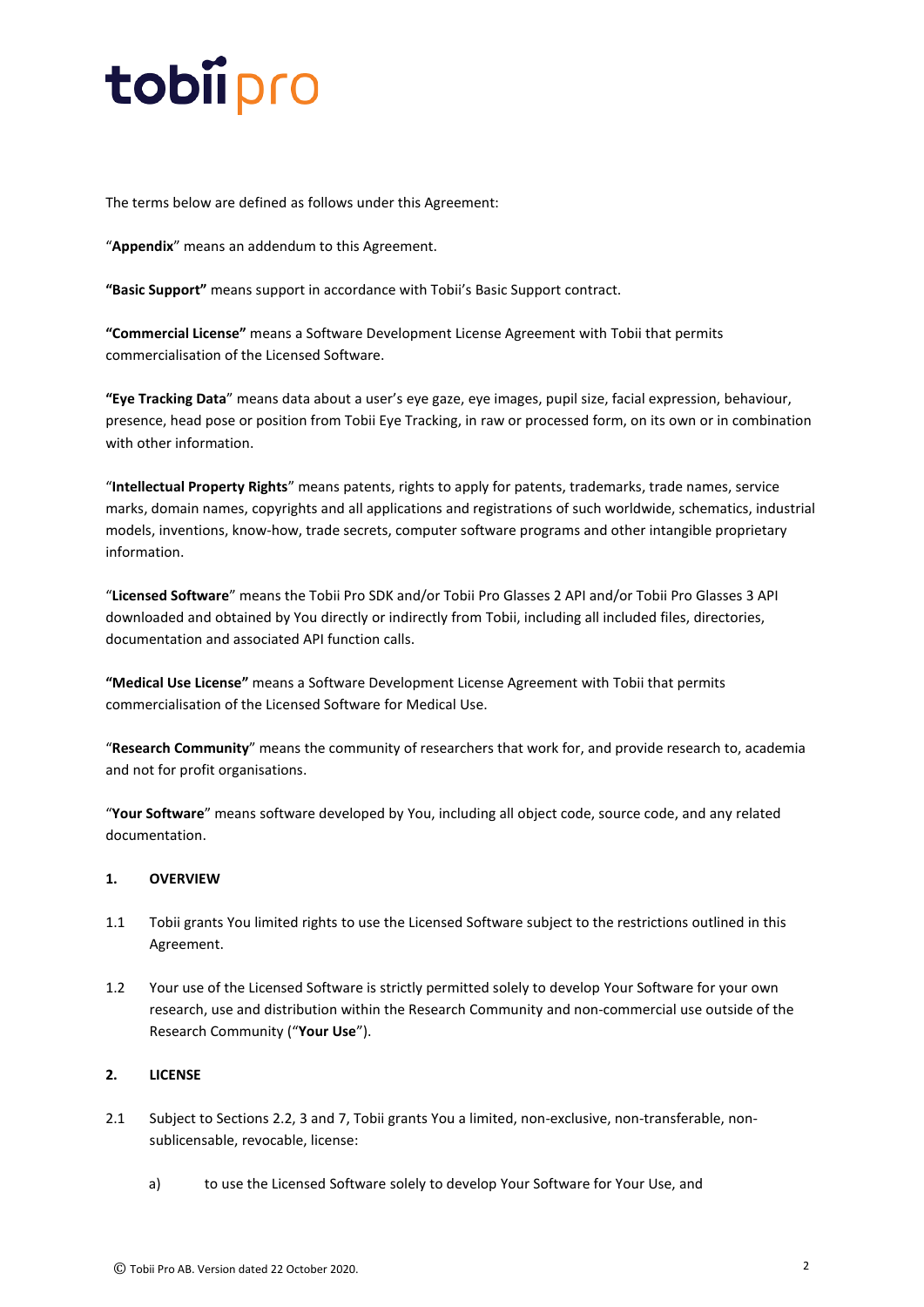- b) to distribute any binary files in the Licensed Software, or the binary form of example source code, in the Licensed Software, only as part of Software developed by You, and
- c) to any Intellectual Property Rights owned by Tobii covering binary files, or example source code, in the Licensed Software, necessary for Your Use.
- <span id="page-2-0"></span>2.2 The license rights in this Section [2](#page-1-0) are conditional upon compliance with all terms in this Agreement and, specifically, the following:
	- a) You may not commercialise, sell, lease or profit from Your Software. If You wish to commercialise Your Software, or distribute outside of the Research Community, then You must contact Tobii Pro a[t pro.sales@tobii.com](mailto:pro.sales@tobii.com) to arrange a Commercial License.
	- b) You may not use the Licensed Software on eye tracking platforms other than those produced by Tobii, or platforms that include Tobii hardware.
	- c) If Your Software stores or transfers Eye Tracking Data, then You must comply with the Eye Tracking Data Transparency Policy in Appendix A of this Agreement.
	- d) If Your Software implements an API of its own, which exposes Eye Tracking Data to other thirdparty software, then You must ensure that:
		- i) the other third-party software is for non-commercial use and that it will not be distributed outside of the Research Community, and
		- ii) that it complies with the Eye Tracking Data Transparency Policy in Appendix A of this Agreement.

### <span id="page-2-1"></span>**3. USE RESTRICTIONS**

- 3.1 Except as expressly permitted by this Agreement, You will not, nor permit or authorise anyone to:
	- a) distribute, convey, lend, lease, share, sell, transfer, sublicense, rent, or time share the Licensed Software, or any of its components or license files, or permit third parties to download or install the Licensed Software.
	- b) copy, decompile, disassemble or reverse engineer or otherwise attempt to extract or derive the source code or any methods, algorithms or procedures from the Licensed Software, or modify, adapt, translate or create derivative works based upon the Licensed Software except as otherwise expressly permitted by applicable law.
	- c) take any other steps to derive design information regarding the Licensed Software.
	- d) use the Licensed Software if You are a competitor of Tobii.
	- e) remove any copyright, trademark or other proprietary notice from the Licensed Software.
	- f) alter or circumvent any product, key or license restrictions or limitations on the Licensed Software to defeat any restrictions on access or use.

### **4. OWNERSHIP OF LICENSED SOFTWARE**

Except for the licenses explicitly granted to You, Tobii retains all right, title, and interest in and to the Licensed Software, including all updates and modifications and derivative works created, whether or not specifically recognised, registered, or perfected under the laws of the country in which the Licensed Software is located. You do not own any rights, including the copyright and any other Intellectual Property Rights, in the Licensed Software. Your rights to use the Licensed Software are strictly as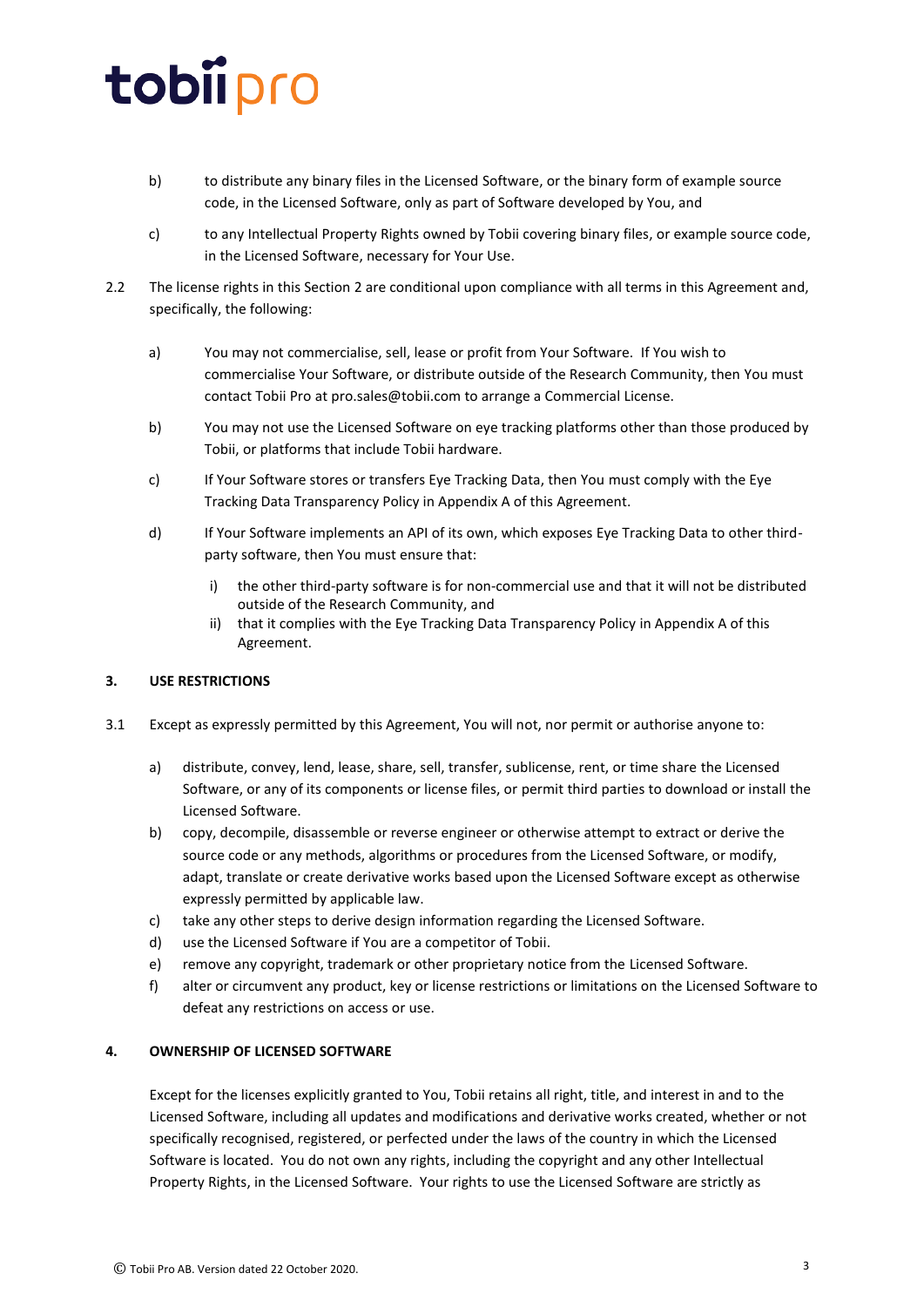

specified in this Agreement.

### **5. USAGE DATA TO ENHANCE USER EXPERIENCE**

The Licensed Software may report anonymous usage statistics and/or error and bug reports to Tobii's servers in order to identify problems that may affect the technical stability and/or overall quality of the application, as well as inform Tobii which of the program components have been in use. For the avoidance of doubt, this data does not include Eye Tracking Data.

### **6. SUPPORT & MAINTENANCE**

Tobii will only provide You with Basic Support for the Licensed Software as described in the following document [https://www.tobiipro.com/siteassets/tobii-pro/documents/tobii-pro-support-service](https://www.tobiipro.com/siteassets/tobii-pro/documents/tobii-pro-support-service-description.pdf/)[description.pdf/.](https://www.tobiipro.com/siteassets/tobii-pro/documents/tobii-pro-support-service-description.pdf/) Tobii will not provide You with maintenance of the Licensed Software and will have no obligation to provide updates to it.

#### <span id="page-3-0"></span>**7. MEDICAL OR HIGH-RISK USE**

7.1 **Medical Use:** You may only develop Your Software for Medical Use that is for non-commercial research purposes, within the Research Community. "**Medical Use**" is any use in medically classified devices or environments, for instance hospitals, surgeries, or other healthcare environments. Examples of Medical Use include systems for Assistive and Alternative Communication (**AAC**), medical condition assessment solutions, vision or eye condition solutions and solutions or systems intended to be used in hospitals, surgeries and doctor's consulting rooms. If you wish to commercialise Your Software for Medical Use, or distribute it outside of the Research Community, then you must contact Tobii Pro at [pro.sales@tobii.com](mailto:pro.sales@tobii.com) to arrange a Medical Use License.

7.2 **High-Risk Use:** You have no right to develop Your Software for High-Risk Use under this Agreement. "**High Risk Use**" is use in any environment where failure or fault of any kind could lead to death or serious bodily injury of any person, or to severe physical or environmental damage. High Risk Use includes, but is not limited to, aircraft navigation, control of other modes of human mass transportation, military applications and control of nuclear or chemical facilities. If you wish to use the Licensed Software for High-Risk Use, then you must contact Tobii Pro.

#### **8. LIMITATION OF LIABILITY AND INDEMNIFICATION**

8.1 In no event will Tobii be liable for the following, whether arising out of the use of or inability to use the Licensed Software or for any other reason, even if it has been advised of the possibility of such damages: (a) indirect, incidental, special or consequential damages; (b) loss or corruption of data or interrupted or loss of business; or (c) loss of revenue, profits, goodwill or anticipated sales or savings. All liability of Tobii, its affiliates, officers, directors, employees, agents and suppliers collectively, to you, whether based in warranty, contract, tort (including negligence), or otherwise, and your exclusive remedy will not exceed USD \$100. Some jurisdictions do not allow the limitation or exclusion of liability. Accordingly, some of the above limitations may not apply to You. To the extent that Tobii may not, as a matter of applicable law, disclaim any implied warranty or limit its liabilities, the scope of duration of such warranty and the extent of Tobii's liability shall be the minimum permitted under such applicable law.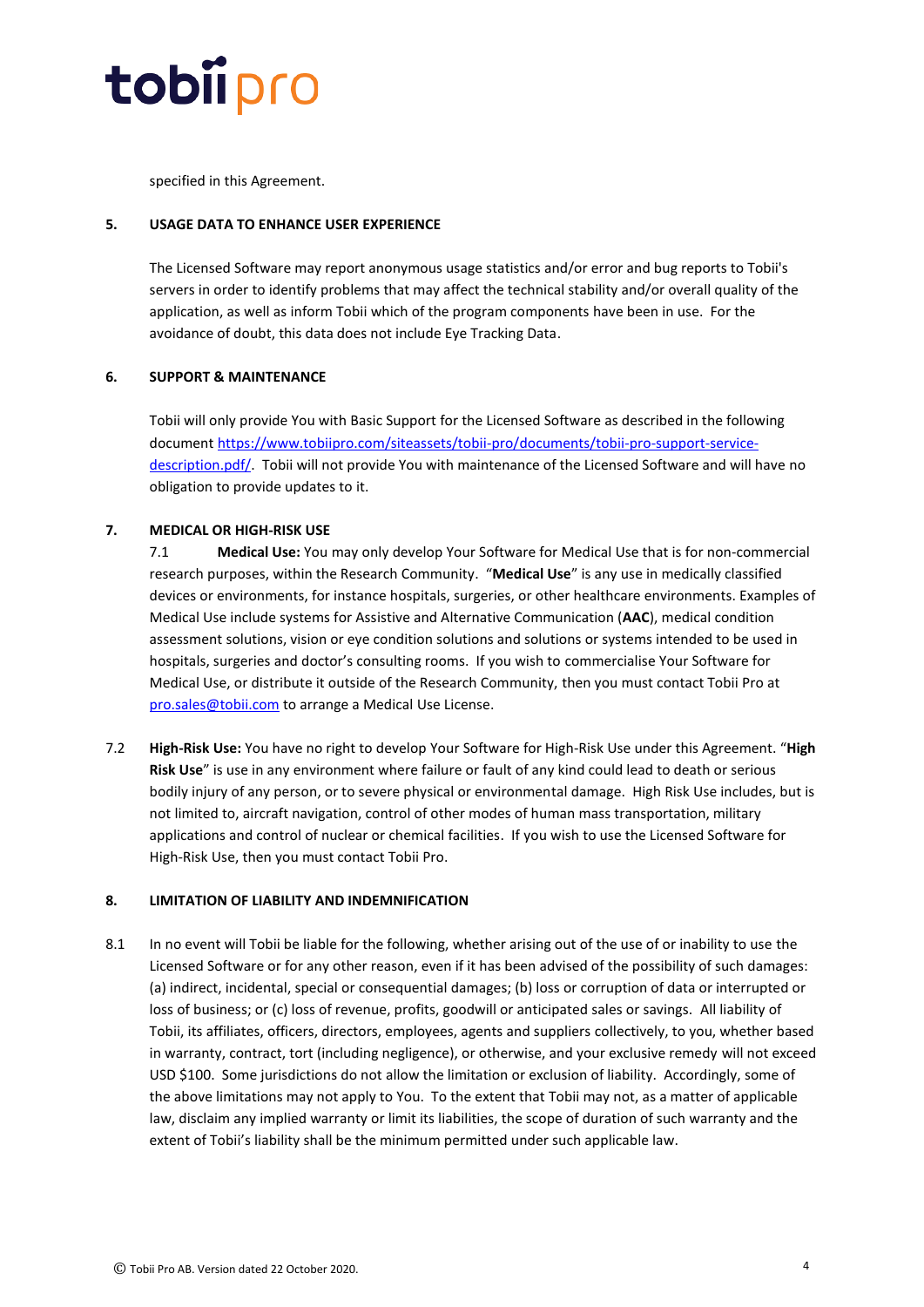8.2 You agree to indemnify, defend and hold harmless Tobii and its licensors, affiliates, contractors, officers, directors, employees or agents from any and all third-party claims, liabilities, damages, costs and expenses, including reasonable attorney fees, arising from your violation of any provision of Sections [2](#page-1-0) and [3](#page-2-1) of this Agreement.

### **9. TERM AND TERMINATION**

- 9.1 This Agreement remains in force until termination (the "**Term**").
- 9.2 Tobii may terminate this Agreement at any time for convenience by providing You with thirty (30) days written notice.
- 9.3 If You materially breach this Agreement, or are declared bankrupt, placed into receivership, liquidation or similar mechanism, this Agreement terminates automatically without notice.
- 9.4 Upon termination, all obligations relating to the ownership of the Licensed Software and any indemnification or liability obligations survive.
- 9.5 Upon termination, all rights and licenses granted in this Agreement shall immediately and automatically terminate.

### **10. GENERAL**

- 10.1 **Assignment:** This Agreement, and the rights and obligations herein, are not assignable or transferable by the Licensee under any circumstance, except as may be provided elsewhere in this Agreement.
- 10.2 **NO WARRANTY:** EXCEPT AS SPECIFICALLY PROVIDED HEREIN TOBII MAKES NO WARRANTY, EITHER EXPRESS OR IMPLIED, RELATING TO THE LICENSED SOFTWARE, AND TOBII FURTHER EXPRESSLY DISCLAIMS, TO THE EXTENT PERMITTED BY APPLICABLE LAW, ALL WARRANTIES AND CONDITIONS OF ANY KIND RELATED THERETO, WHETHER EXPRESS OR IMPLIED, INCLUDING, BUT NOT LIMITED TO ANY IMPLIED WARRANTIES AND CONDITIONS OF MERCHANTABILITY, ACCURACY, OR FITNESS FOR A PARTICULAR PURPOSE.
- 10.3 **Governing Law:** This Agreement, including its appendices, will be governed by, and construed according with, the laws of Sweden (without regard to conflict of laws principles), all rights and remedies being governed by said laws. Any dispute or conflict under this agreement shall be finally settled by arbitration administered by the Arbitration Institute of the Stockholm Chamber of Commerce, in accordance with its rules. The seat of the arbitration shall be Stockholm and the tribunal shall comprise of one (1) arbitrator. The language of the arbitration shall be English.
- 10.4 **Disclaimer and Injunctive Relief:** The parties specifically disclaim the application of the UN Convention on Contracts for the International Sale of Goods. Regardless of the above governing law, either party may seek interim injunctive relief respect to any alleged breach of such party's Intellectual Property Rights or other proprietary rights.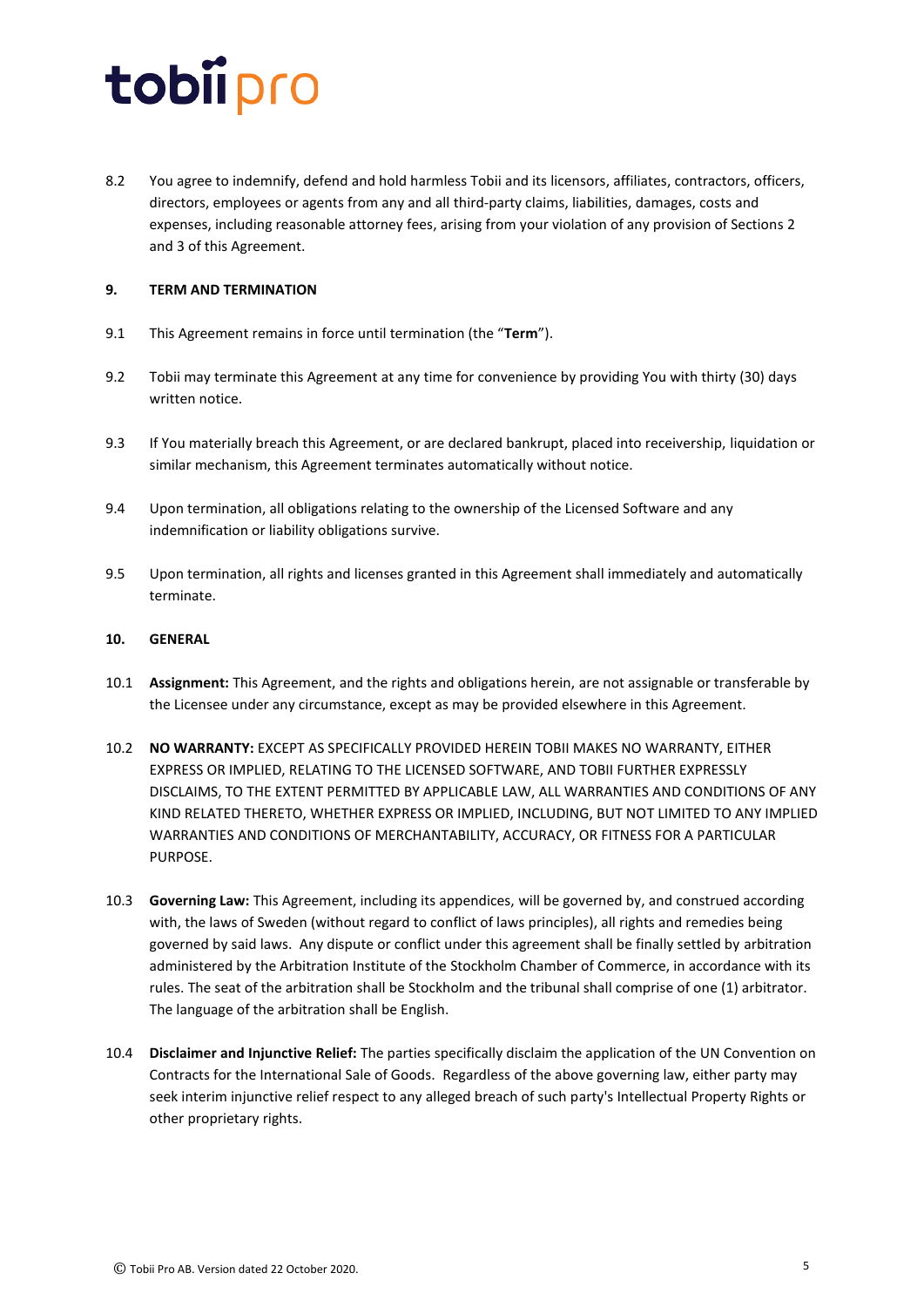### **APPENDIX A**

### **EYE TRACKING DATA TRANSPARENCY POLICY**

If Your Software stores or transfers Eye Tracking Data, then You must comply with this policy and as such, Tobii requires the following to be implemented into Your Software:

- **Active User Acceptance:** Your Software needs to use a consistent format to ask the user, explicitly and clearly, for their permission to store, or transfer, their Eye Tracking Data. This request for permission must happen before the user's data is stored or transferred. It also needs to state the purpose of storing/transferring Eye Tracking Data and that such data will not be used for any other purpose.
- **Visualisation:** Your Software must show the user when the storing or transferring of Eye Tracking Data is taking place. You must provide a mechanism for visualisation. This is required unless explicitly waived by Tobii.

Tobii recommends that the following is implemented into Your Software:

• The "**What's in it for me**" policy: Clearly inform users about the value they will receive from Your Software. This is about giving the user clear guidance and motivation about why they should provide their Eye Tracking Data to You.

Please note that the implementation of this policy may vary between different categories of products. For screen-based products, a window, such as the one below, is recommended for the Active User Acceptance and What's in it for me policy.



#### **Compliance Review**

Compliance with this Policy is Your responsibility and Tobii has the right to request a Compliance Review. Further information about the policy can be found at [https://transparency.tobii.com/.](https://transparency.tobii.com/) Upon receipt by Tobii of all information requested regarding Your Software, Tobii will provide You with a response regarding your compliance with this Policy, in the form of:

- a) Approval of Your Software and confirmation that it is compliant with this Policy;
- b) A request to alter Your Software to comply with this Policy; or
- c) A request for more information.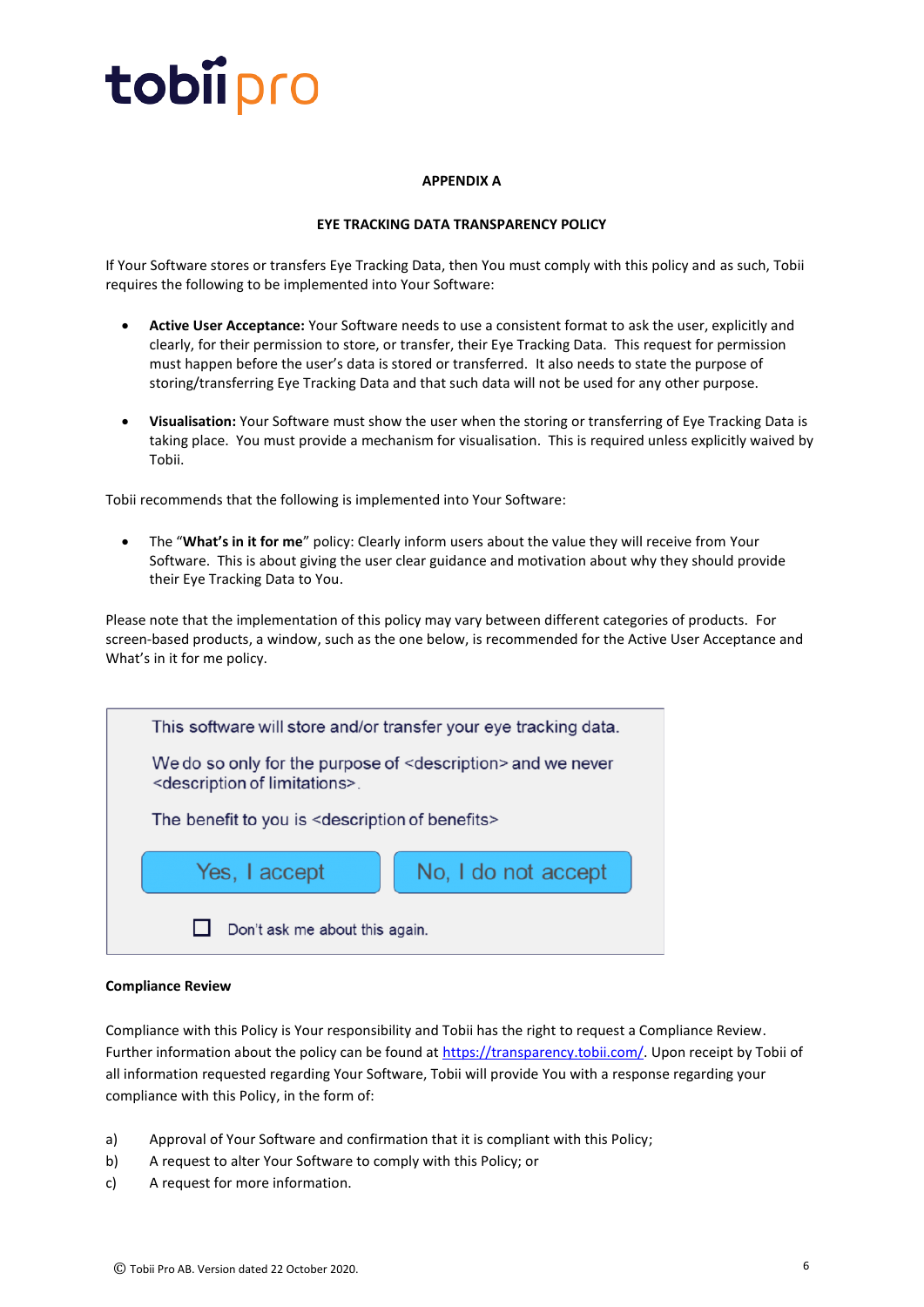### **Revoked License**

If Tobii requests a Compliance Review of Your Software and You refuse to do so, or Tobii finds that Your Software does not comply with this Eye Tracking Data Policy and/or You do not implement the requested changes suggested by Tobii within the agreed timeframe, then Your license to the Licensed Technology may be immediately terminated.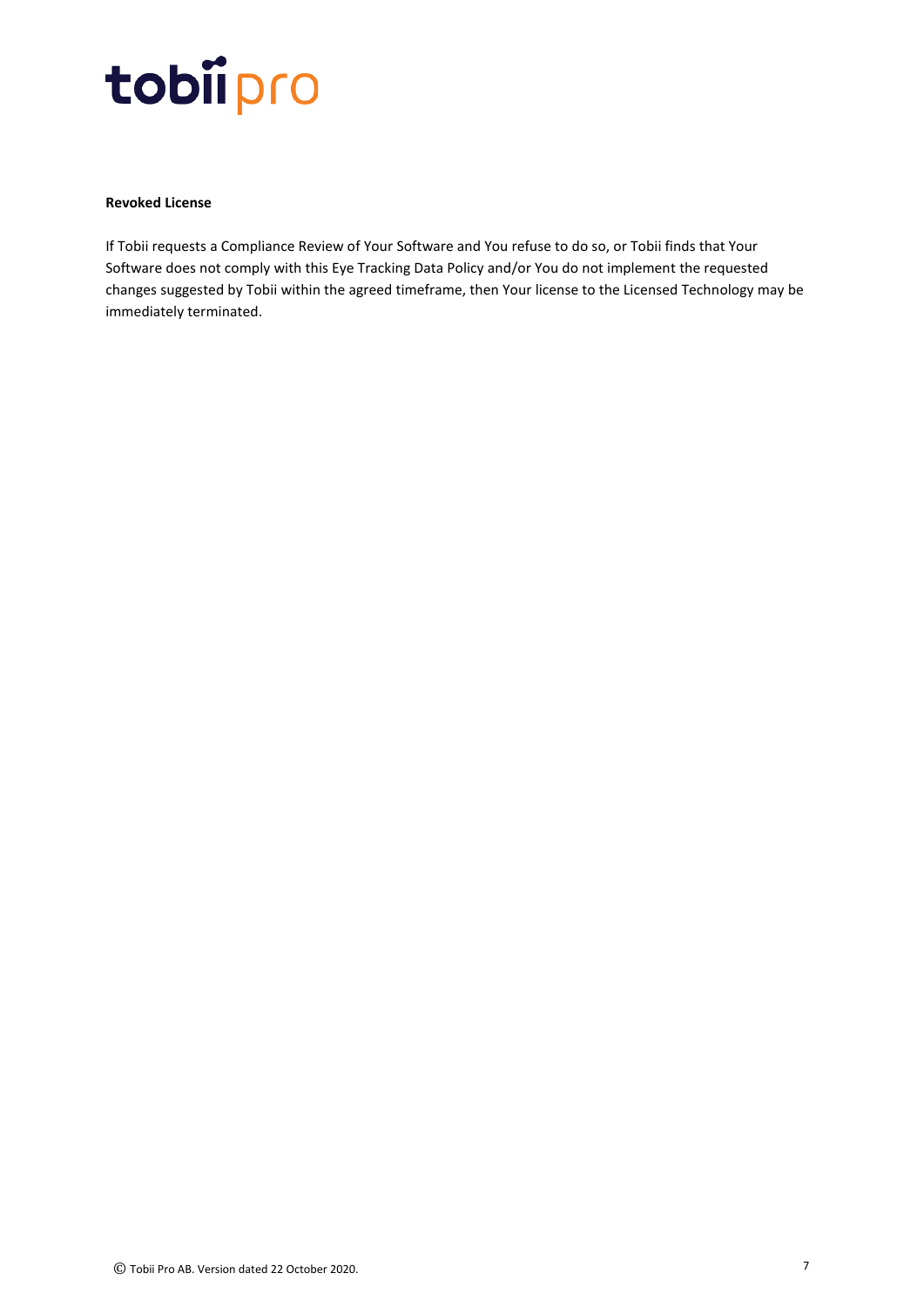### **APPENDIX B**

### **TOBII PRO TRADEMARKS**

Your Software shall clearly present in an "About box" or other corresponding notice visible to the End User:

- (i) the Tobii Pro logotype in reasonable size; and
- (ii) the text "*This application is powered by Tobii Pro*" in standard font size.